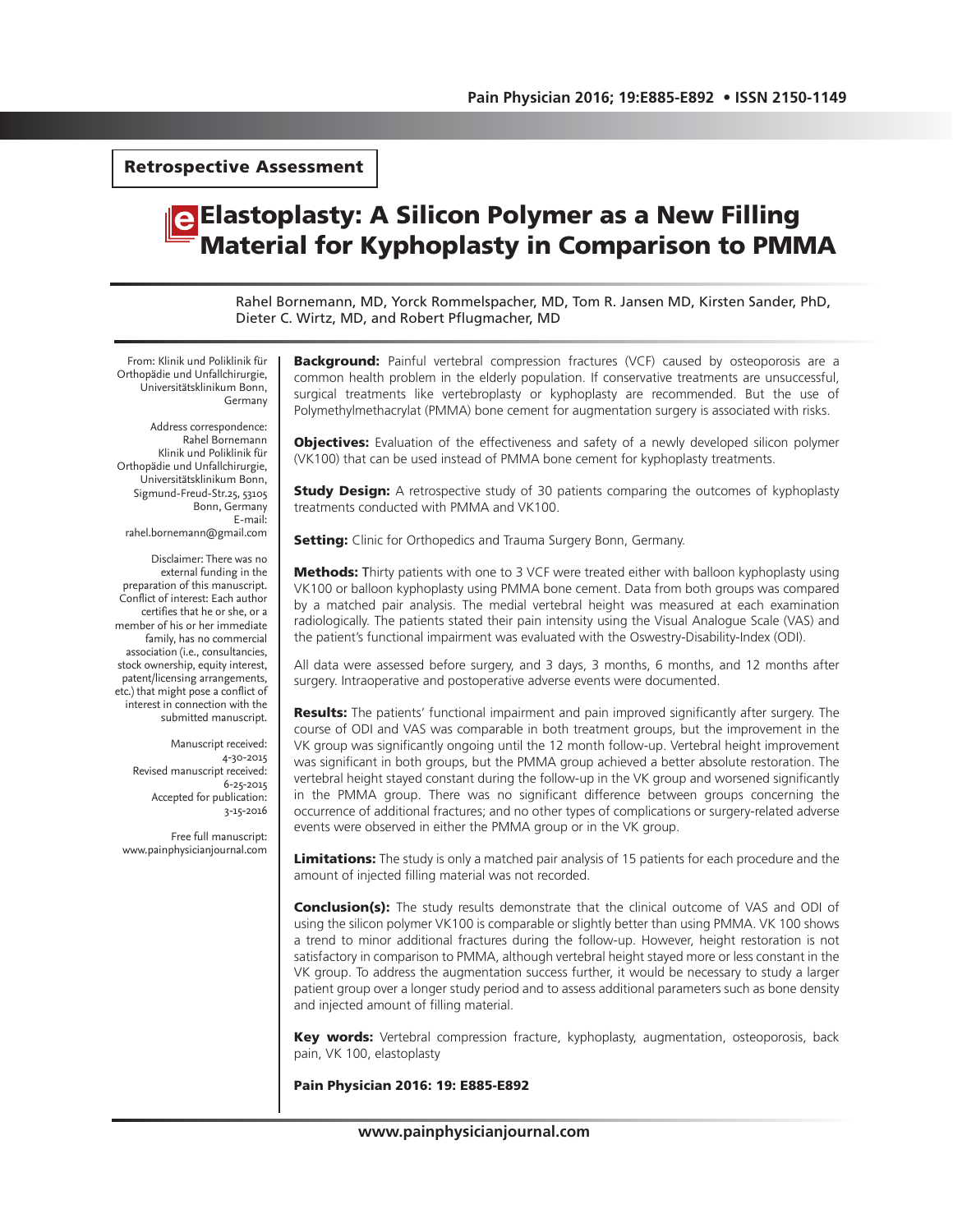**P**ainful vertebral compression fractures (VCF) caused by osteoporosis are a common health problem in the elderly population (1). If conservative treatments are unsuccessful in improving the symptoms and patients suffer from persistent pain and limited mobility, surgical interventions such as vertebroplasty or kyphoplasty are often recommended (2,3). Commonly, these treatments were conducted with olymethylmethacrylat (PMMA) bone cement, which is instilled into the vertebrae via different mechanisms (4). Augmentation of the vertebral body with PMMA is highly successful in correction of spinal deformities. This intervention leads to pain reduction and an improved quality of life for the patients (5,6). However, some limitations and risks of PMMA have been reported which vary between different application methods (7,8). PMMA leakage is reported in 4.8 – 39% of balloon kyphoplasty treatments (9) and it is the cause of the most common surgery associated complications. Leakage may lead to soft tissue damage, nerve root pain, and nerve compression, and spinal cord compression (2,6,10). Injuries of the surrounding tissues are mainly caused by high temperatures during the polymerization process of the PMMA and are especially harmful to neural structures. However, most leakage is paraspinal or intradiscal and is primarily asymptomatic (9). But epidural, pulmonary, and foraminal leakage may require immediate surgical interventions. Associated complications such as pulmonary embolism, respiratory and cardiac failure, abdominal intrusions/ileus, and death have been reported (2,6,10,11). In vertebroplasty treatments, intradiscal leakage was identified as a predictor for new vertebral fractures (12). Furthermore, PMMA does not always adhere sufficiently to bone and it is harder and stiffer than natural bone. This may result in a differential spinal load. causing adjacent vertebral fractures. It has been debated whether adjacent fractures are caused by this changed load or primarily by osteoporosis itself (13). Additionally, PMMA has a reduced working time compared to other less viscose alternative augmentation materials. The use of high viscose bone cements may reduce leakage, but the limited working time can complicate the procedure (14). Cement extravasation can be reduced by the use of higher viscosity PMMA and sequential application (14,15). To overcome that problem new types of bone cement have been developed, for example highly viscose cement which has a prolonged working time, due to energy responsiveness and specific application mechanisms like radiofrequency kyphoplasty To

improve application and to reduce extravasations, new delivery techniques have been developed. For example, in radiofrequency targeted augmentation, radioactivated high-viscose bone cement is injected into previously created channels (16,17). In the KIVA VCF treatment system an implant made of PEEK-OPTIMA® is inserted into the vertebra and bone cement is injected into the implant (18). However, complications associated with bone cement still exist. Therefore, in the past few years different kinds of bone cement have been developed. Calcium phosphate cement (CPC) is a bioactive and biodegradable material, which can be resorbed and replaced by bone. However, it has a very low impact resistance and relatively low tensile strength which limits a wide clinical application (19). Furthermore, calcium sulfate cement (CSC) has been developed. It has a higher strength but degrades much faster as CPC (20). Therefore The manufacturer Bonwrx (Phoenix, AZ, USA) developed a silicon filling material named VK100. VK100 is biocompatible, biodurable, non-exothermic, and more elastic than bone cement. It is a radio-opaque silicon polymer, which sticks to itself and adheres to bone. Furthermore, its viscosity increases gradually, resulting in a longer working time. The viscosity of bone cement is a significant parameter for leakage (21). An optimal viscosity of PMMA is approximately 4.3 minutes at room temperature (22) compared to approximately 15 minutes of working time for VK100. For VK100 the ambient temperature is important, because the working time is strongly dependent on the temperature which can extend or diminish the viscosity and working time, respectively. Eichler et al (23) detected an obvious working curve for identifying the correct working viscosity and achieving reduced leakage rates.

To assess the treatment results for balloon kyphoplasty (BKP) performed with VK100, a comparison to BKP using PMMA was conducted.

## **METHODOLOGY**

#### Patients

All patients suffered from fresh acute osteoporotic VCFs of one to 3 vertebrae which were assessed diagnosed by preoperative magnetic resonance imaging (MRI). The vertebrae showed a decreased vertebral height of at least 5% and the fracture was categorized as A1.1, A1.2, or A1.3. After being treated conservatively, all patients had a pain value higher than 70 measured at by visual analogue scale (VAS) after 2 – 6 weeks of treatment, or a VAS > 50 after more than 6 weeks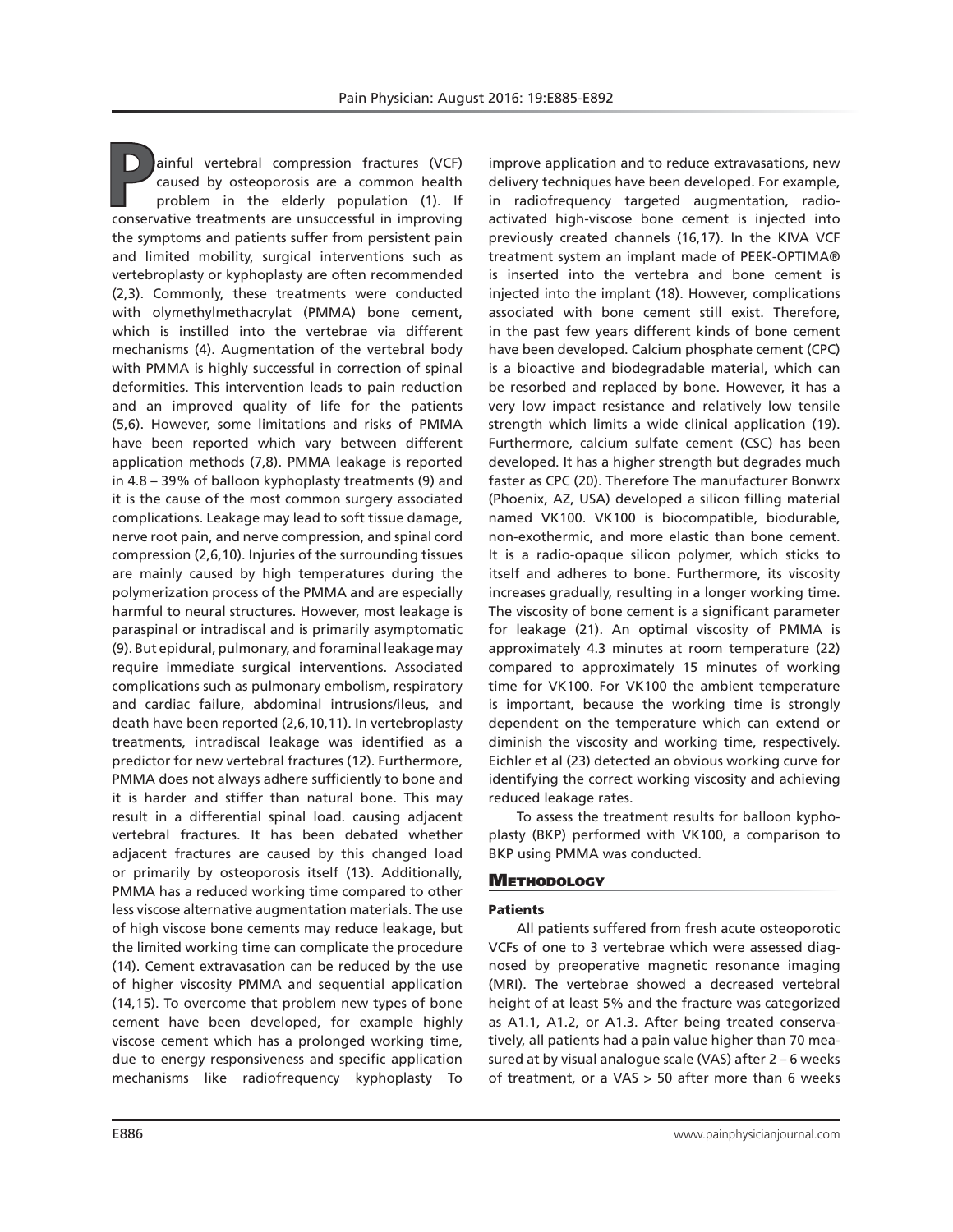of conservative therapy. Additionally, the functional impairment (Oswestry-Disability Index) was higher than 30%. Patients fulfilling one or more of the following criteria were excluded:

- less than 18 years old
- a shorter life expectancy than the study period
- affected by a traumatic, osteonecrotic, or tumor related fracture
- a BMI of more than 35
- cancer or HIV patient
- alcohol or drug abuser
- pregnant women, or women planning a pregnancy within the study period
- has an infection
- has an allergy or an intolerance to the surgical instruments and materials
- has had past spinal surgeries at the affected level or spinal stenoses or compressions of the neuroforamen or nerve root
- systemic diseases
- long time chronic steroid therapy ( $>$  30 mg/d for  $>$  3 months)
- hemorrhagic diathesim
- uncontrolled psychiatric diseases or dementia

## Intervention

Augmentation surgery was either performed with balloon kyphoplasty BKP (Kyphon Inc., Sunnyvale, California, USA) using VK100 (Bonwrx, Phoenix, AZ, USA) as filling material (VK group) or BKP using PMMA (PMMA group).

Patients in the PMMA group were treated in the university hospital Bonn between 2009 and 2012 and patients in the VK group between 2011 and 2013.

## Measurements

All study procedures were conducted in accordance with the ethical principles as stated in the Declaration of Helsinki. Patients underwent 5 examinations. Prior to the surgery, a complete physical examination was conducted, including radiological examinations/MRIs in order to confirm the presence, location, and severity of the VCF. Furthermore, medial the average vertebral height was measured radiologically by measuring the anterior and medial height of the vertebrae and calculating the mean height. Patients stated their pain intensity using the 100 mm VAS) and the patient's functional impairment was evaluated with the Oswestry Diability Index (ODI).

Follow-up examinations took place 3 days post-op-

erative and 3 months, 6 months, and 12 months after surgery. At all examinations ODI, VAS, and vertebral height were assessed. Intraoperative and post-operative adverse events were documented. A computed tomography (CT) scan for leakage evaluation was omitted due to high radiation exposure and because of conclusions of past studies which stated found that a post-procedual CT scan is not warranted and should be conducted only for clinically symptomatic patients (24).

## Statistical Analysis

A matched pairs analysis was conducted to compare the outcomes of both treatment groups. Defined criteria for matched pairs were affected number of levels, gender, age  $\pm$  9 years, and the level of effect as similar as possible.

Data were analyzed using the statistic program PSPP (GPL version 3).

All data were reported as mean  $\pm$  standard deviation and the level of statistical significance was set to  $P = 0.05$  (CI 95%). To analyze changes within groups and to conduct the matched pairs analysis, the paired Wilcoxon rang test was used. Comparison of adverse events such as occurred leakage and additional fractures was done with the Fisher's Exact Test.

## **RESULTS**

Thirty patients were analyzed; 15 from the VK group and 15 from the PMMA group. Patients' characteristics of both groups are summarized in Table 1.

A radiological illustration of the postoperative comparison of both procedures is given in figure 1. Figure 1 demonstrates post-operative anterior-posterior and lateral radiographs comparing both procedures.

Both treatment groups showed an improved VAS score directly after surgery with a reduction from 89.3 ± 11 mm to 28 ± 7.7 mm (*P* < 0.001) in the PMMA group and 83.5 ± 10.1 mm to 18.9 ± 11 mm (*P* < 0.001) in the VK group, respectively. The PMMA group showed a further slight improvement from the 3days examination third post-operative day to  $22.5 \pm 12.2$  mm at 12 months ( $P = 0.07$ ). The VK group showed a further significant reduction of VAS to  $9.4 \pm 11.3$  mm at 12 months  $(P = 0.007)$ .

The ODI course was comparable to the VAS course in both treatment groups. Both groups showed a significantly improved ODI 3 days after the surgery with a reduction from 83.5 ± 7.9 to 39.9 ± 3.4% (*P* < 0.001) in the PMMA group and from  $45.7 \pm 16\%$  ( $P < 0.001$ ) in the VK group, respectively. In At the 12 month follow-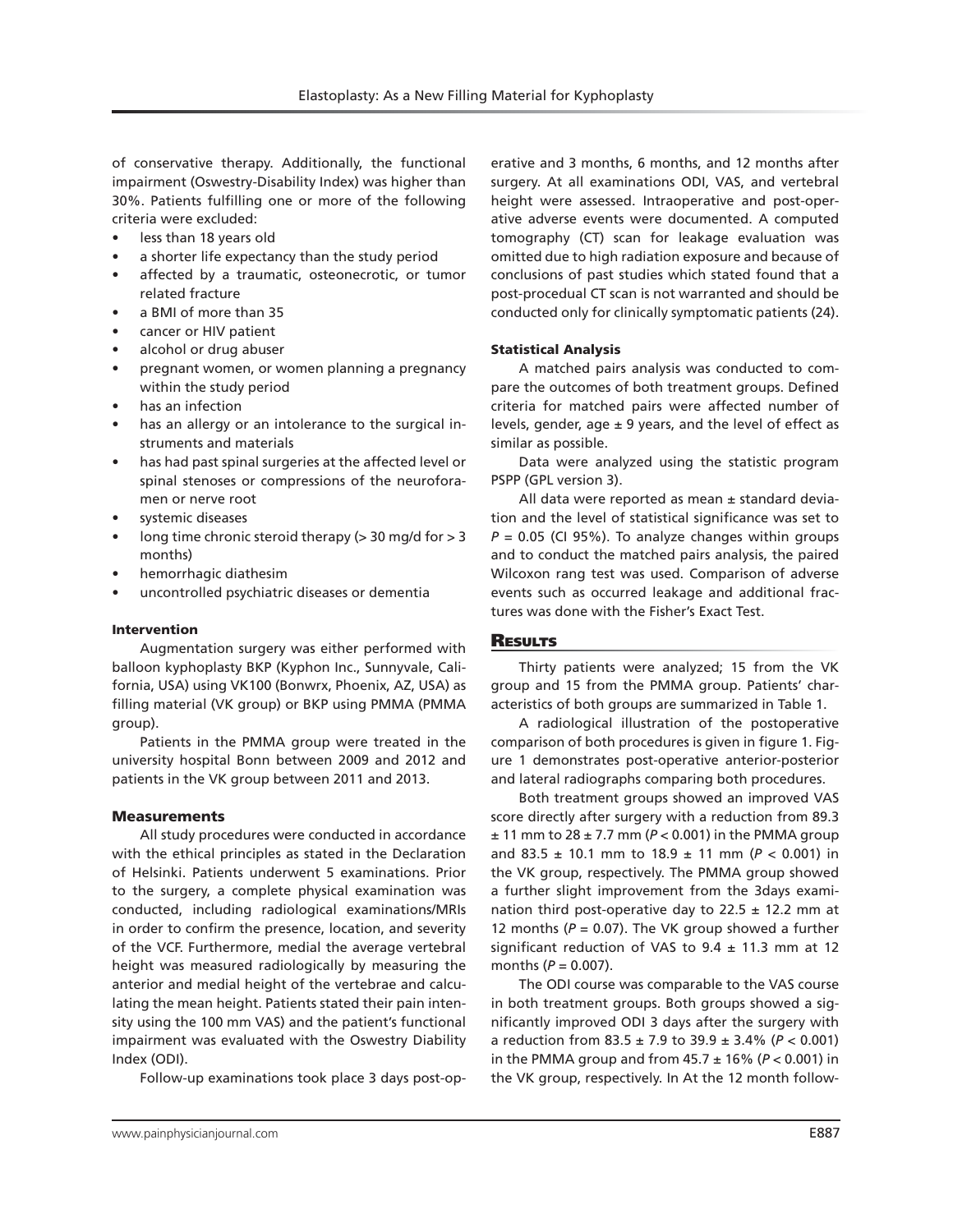|                                                | VK group                                                                                                                                                                                                                                                                                                                                                                                                                                                                                                                                                                                                                                                                                                                                                                                                                                                                                                                                                                                                     | <b>PMMA</b> group                                                                                                                                                                                                                                                                                                                                                                                                                                                                                                                                                                                                                                                                                                                                                                                                                                                                                               |
|------------------------------------------------|--------------------------------------------------------------------------------------------------------------------------------------------------------------------------------------------------------------------------------------------------------------------------------------------------------------------------------------------------------------------------------------------------------------------------------------------------------------------------------------------------------------------------------------------------------------------------------------------------------------------------------------------------------------------------------------------------------------------------------------------------------------------------------------------------------------------------------------------------------------------------------------------------------------------------------------------------------------------------------------------------------------|-----------------------------------------------------------------------------------------------------------------------------------------------------------------------------------------------------------------------------------------------------------------------------------------------------------------------------------------------------------------------------------------------------------------------------------------------------------------------------------------------------------------------------------------------------------------------------------------------------------------------------------------------------------------------------------------------------------------------------------------------------------------------------------------------------------------------------------------------------------------------------------------------------------------|
| Age                                            | $72.93 \pm 7.27$ years                                                                                                                                                                                                                                                                                                                                                                                                                                                                                                                                                                                                                                                                                                                                                                                                                                                                                                                                                                                       | $71.87 \pm 6.93$ years                                                                                                                                                                                                                                                                                                                                                                                                                                                                                                                                                                                                                                                                                                                                                                                                                                                                                          |
| Gender                                         | 8 females<br>7 males                                                                                                                                                                                                                                                                                                                                                                                                                                                                                                                                                                                                                                                                                                                                                                                                                                                                                                                                                                                         | 8 females<br>7 males                                                                                                                                                                                                                                                                                                                                                                                                                                                                                                                                                                                                                                                                                                                                                                                                                                                                                            |
| Number of affected vertebrae                   | $1(n=8)$<br>$2(n=5)$<br>$3(n=2)$                                                                                                                                                                                                                                                                                                                                                                                                                                                                                                                                                                                                                                                                                                                                                                                                                                                                                                                                                                             | $1(n=8)$<br>$2(n=5)$<br>$3(n=2)$                                                                                                                                                                                                                                                                                                                                                                                                                                                                                                                                                                                                                                                                                                                                                                                                                                                                                |
| Level and average height of affected vertebrae | $T7 (n = 2)$<br>(preoperative: $25.0 \pm 1.0$ mm; postoperative:<br>$25.0 \pm 1.0$ mm)<br>$T8(n = 1)$<br>(preoperative: $20.0 \pm 0.0$ mm;<br>postoperative: $20.0 \pm 0.0$ mm)<br>$T9(n = 2)$<br>(preoperative: $22.5 \pm 0.5$ mm;<br>postoperative: $23.0 \pm 1.0$ mm)<br>$T10(n = 2)$<br>(preoperative: $19.0 \pm 1.0$ mm;<br>postoperative: $19.5 \pm 1.5$ mm)<br>$T11(n = 2)$<br>(preoperative: $19.5 \pm 0.5$ mm;<br>postoperative: $20.0 \pm 1.0$ mm)<br>$T12(n=2)$<br>(preoperative: $23.5 \pm 1.5$ mm;<br>postoperative: $23.5 \pm 1.5$ mm)<br>$L1(n=3)$<br>(preoperative: $19.3 \pm 1.2$ mm;<br>postoperative: $19.7 \pm 1.7$ mm)<br>$L2(n=3)$<br>(preoperative: $21.7 \pm 3.3$ mm;<br>postoperative: $21.7 \pm 3.3$ mm)<br>$L3(n=3)$<br>(preoperative: $22.7 \pm 0.9$ mm;<br>postoperative: $22.7 \pm 0.9$ mm)<br>L4 $(n = 2)$<br>(preoperative: $22.0 \pm 0.0$ mm;<br>postoperative: $22.0 \pm 0.0$ mm)<br>$L5(n = 2)$<br>(preoperative: $24.0 \pm 1.0$ mm;<br>postoperative: $24.0 \pm 1.0$ mm) | $T5(n = 1)$<br>(preoperative: $20 \pm 0.0$ mm;<br>postoperative: $24 \pm 0.0$ mm)<br>$T9(n = 1)$<br>(preoperative: $18 \pm 0.0$ mm;<br>postoperative: $22 \pm 0.0$ mm)<br>$T10(n=4)$<br>(preoperative: $20.3 \pm 1.3$ mm;<br>postoperative: $23.8 \pm 1.9$ mm)<br>$T11(n=3)$<br>(preoperative: $22.3 \pm 3.9$ mm;<br>postoperative: $24.7 \pm 0.9$ mm)<br>$T12 (n = 2)$<br>(preoperative: $25.5 \pm 2.5$ mm;<br>postoperative: $27.0 \pm 1.0$ mm)<br>L1 $(n = 4)$<br>(preoperative: $24.3 \pm 1.9$ mm;<br>postoperative: $26.3 \pm 0.8$ mm)<br>$L2(n=5)$<br>(preoperative: $23.4 \pm 1.2$ mm;<br>postoperative: $27.8 \pm 1.0$ mm)<br>L3 $(n = 2)$<br>(preoperative: $23.0 \pm 2.0$ mm;<br>postoperative: $26.5 \pm 0.5$ mm)<br>L4 $(n = 1)$<br>(preoperative: $22.0 \pm 1.0$ mm;<br>postoperative: $22.0 \pm 1.0$ mm)<br>$L5(n = 1)$<br>(preoperative: $22.0 \pm 0.0$ mm;<br>postoperative: $24.0 \pm 0.0$ mm) |

Table 1. *Patients' characteristics of both treatment groups.*

up the PMMA group showed a more or less equal an almost equivalent ODI as identified in at the 3days examination third post-operative day with  $37.4 \pm 5.4\%$ (*P* = 0.09). In the VK group, however, the ODI was significantly improved to 20.2  $\pm$  7.1% from the third postoperative day to the 12 month examination  $(P = 0.001)$ .

Vertebral height improved significantly in both groups after the surgery, from 22.6  $\pm$  2.8 mm to 25.71  $\pm$ 2.03 mm (*P* < 0.001) in the PMMA group and from 21.74  $\pm$  2.5 mm to 21.9  $\pm$  2.48 mm ( $P = 0.045$ ) in the VK group. In the follow-up examination, the vertebral height worsened significantly in the PMMA group to 25.22  $± 2.04$  mm ( $P = 0.005$ ). In the VK group the vertebral

height stayed more or less stable during the follow-up period with  $21.8 \pm 2.6$  mm at the 12 month examination (*P* = 0.083). Both groups showed a significantly improved height compared to the initial vertebral height, but the increase was significantly better in the PMMA group (*P* < 0.001).

Leakage was observed in  $6.7\%$  (n = 1) of the patients in the PMMA group and in 13.3% ( $n = 2$ ) of patients in the VK group, such that no significant difference was given between both groups (*P* = 0.5).

Adjacent fractures occurred in 33.3% (n = 5) of patients in the PMMA group and in  $6.7\%$  (n = 1) of patients of the VK group. Although there was a significant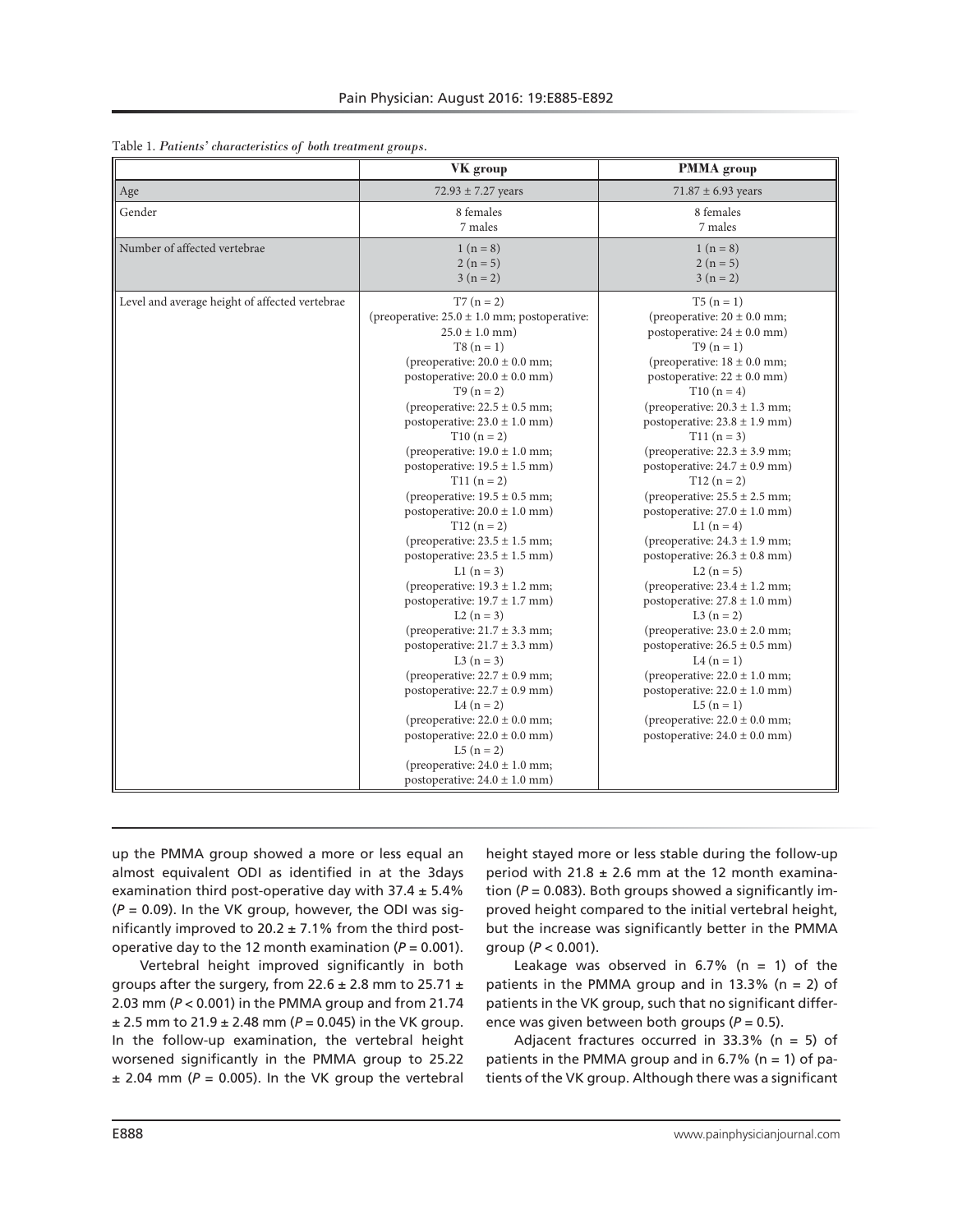clinical difference between groups, no statistical significant difference was observed between groups concerning the occurrence of additional adjacent fractures (*P* = 0.08).

No other types of complications or surgery-related adverse events were observed in either the PMMA group or in the VK group.

## **Discussion**

Elastoplasty is a new development of kyphoplasty, which uses a silicon polymer instead of PMMA as filling material for overcoming PMMA related complications. The VK100 is assumed to act more similarly behave more like natural bone than PMMA because its stiffness is considerably lower than the stiffness of PMMA. Furthermore, the composition of VK100 may reduce the rate of surgery or device-related adverse events. VK100 cures non-exothermically at body temperature, it adheres to bone and sticks to itself, and the silicon polymers cannot be degraded by body substances except for gastric acid.

Our study compared the use of the silicon polymer VK100 and PMMA as filling materials for augmentation of VCFs.

Both materials lead to an improvement in vertebral height. However, the height restoration was greater using PMMA compared to VK100. But post-operative vertebral height was more or less constant in VK patients. PMMA patients showed a significant height reduction during the post-operative study period. Differences are possibly caused by material stiffness which lead to different spinal loads affecting the vertebral structure. Zhao et al (25) concluded that the long-term sustainability of height restoration is less likely in those patients who experienced a greater restored vertebral height, but further investigations are necessary to clarify the causes. Furthermore, reachable height restoration depends on many influencing factors, like bone mineral density, preoperative kyphosis angle, and fracture age (26). The lower viscosity of VK100 in comparison to PMMA could possibly lead to a more careful injection into the vertebrae to avoid



*kyphoplasty using VK 100 (A = anterior-posterior view, B = lateral view) and a patient treated with balloon kyphoplasty using PMMA (C = anterior-posterior view, D = lateral view).*

leakage, which may result in a smaller injected amount of material. A smaller amount could be possibly not may not be sufficient to reach an adequate increased height. Unfortunately, we did not document the amount of injected VK100 and PMMA, but leakage was not significantly different in both treatment groups. In another retrospective study using VK100 as filling material, the authors made similar observations. It was identified that the occurred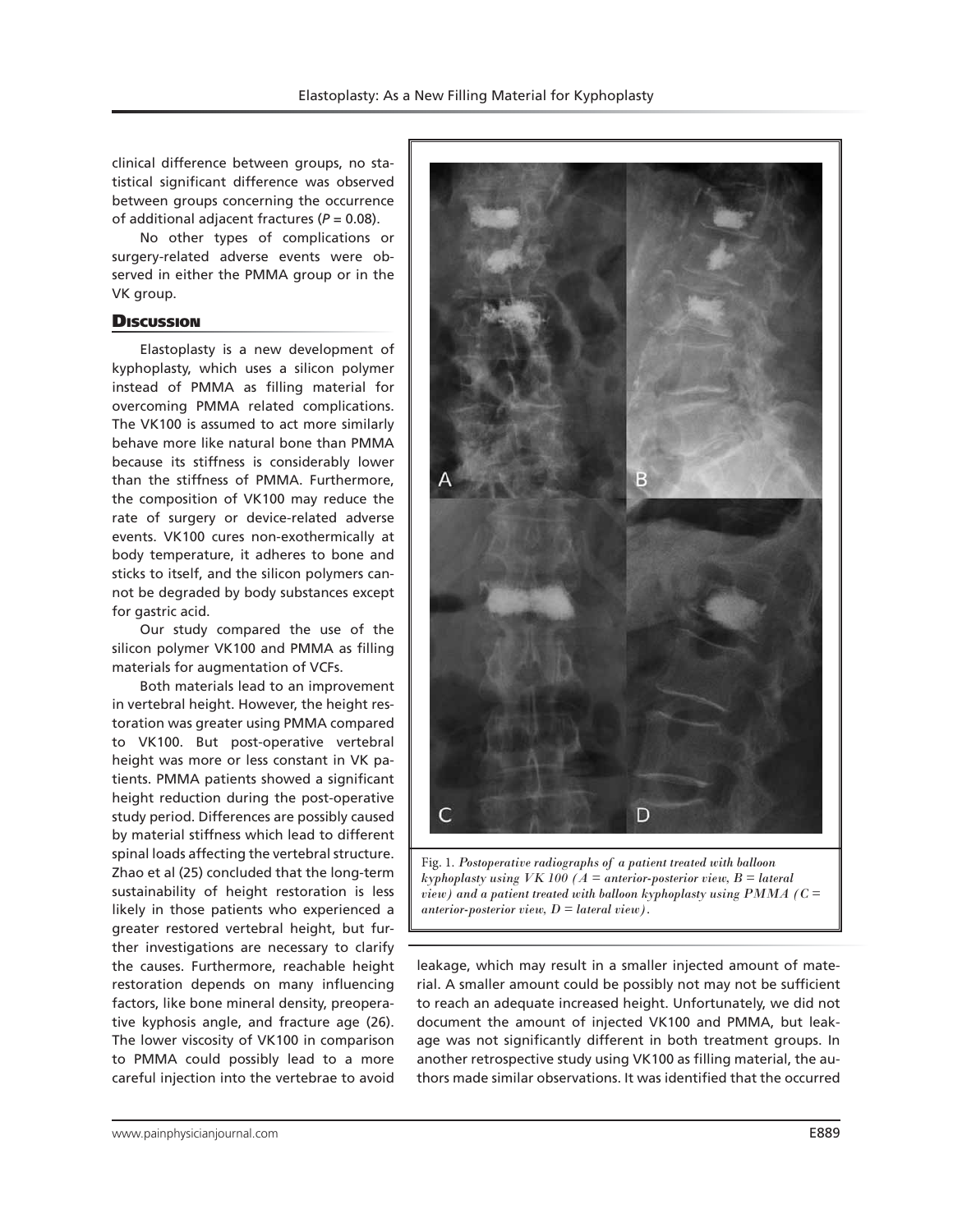leakage in VK100 treatment was essentially higher within the first 30 treated patients and that the key to reduced leakage is employing the correct waiting time for reaching injection viscosity (23). All occurred leakages occurrences were asymptomatic, but the patient groups were small in the conducted study and further investigations are necessary to verify the comparable results for PMMA and VK100. It is conceivable that there will be a positive effect of the VK100 in comparison to PMMA regarding exothermic damage of neural structures, because VK100 reacts non-exothermically and cures rapidly at body temperature whereas PMMA polymerizes exothermically.

During the exothermic polymerization of PMMA, temperatures increase to 82°C – 86°C in the vertebrae (27). It has been shown that tissues are seriously impacted from a temperature of 50° onwards (28). It is still under discussion whether the PMMA-kyphoplasty itself leads to pain relief, or whether the heat of polymerization destroys the pain fibers. Ex-vivo studies of vertebroplasty treatments showed controversial results and the influence of thermal injury on pain reduction is still unsolved. This is also because of model limitations and missing in-vivo studies (29). A pain reducing effect caused by thermic destroyed pain fibers is out of the question using VK100, because of its non-exothermic performance.

Furthermore, VK100 sticks to the bone and itself which may decrease embolizations and symptomatic leakages. The clinical outcome of VAS and ODI development is nearly equal in both treatment groups with the VK-group showing. However, the VK group showed a further significant post-operative improvement during the follow-up. slightly better results, because of a postoperative constant significant improvement. Other studies showed have shown comparable improvements for PMMA usage (6). In Eicheler et al (23), the VAS improved after VK100 treatment, which slightly worsened by the 3 month examination with no remarkable change afterward; the ODI was reduced significantly after treatment but did not change significantly between follow-up examinations. The ability to restore vertebral height with VK100 treatment was not documented by Eicheler et al (23). The restoration of vertebral height shows no direct correlation to pain relief (30). It is possible that pain relief and improvements of functional impairment are not only solely results of height restoration, but are caused mainly by the stabilization of the vertebra.

It seems to be an advantage of VK100, that the silicon polymer distributes deeper into the trabecular bone and adheres to bone. PMMA may not allocate as finely as VK100, because of the higher viscosity. Furthermore, PMMA does not adhere to bone (21) and in other studies a gap between PMMA and bone was observed (19). It may be possible that the less stiff VK100 does not upset the spinal load as PMMA has been observed to do, which may lead to a more positive effect of stabilization. It could be also an explanation for less occurred additional fractures in the VK100 group. Other studies assumed that the distribution of bone cement as peripheral interdigitation may lead to less additional fractures, because of a more uniform load transfer between vertebral endplates (22). The more uniform load transfer could be achieved by VK100, because of its bone like stiffness.

However, additional adverse events associated with PMMA were also reported for VK100 usage, especially in terms of pulmonary embolism (23). Besides the reported leakage and additional fractures, no adverse events occurred in our study, either in the PMMA group or in the VK-group.

The inspissation of VK100 deep into the trabecular bone in combination with the bone bonding qualities of VK100 are advantages not afforded to PMMA since PMMA does not adhere to bone (28). In studies, a gap between PMMA and native bone has been observed (23). It is possible that the reduced stiffness of VK100 does not disrupt the spinal load to the same degree as PMMA. This may lead to a more uniform effect of stabilization. The reduction in stiffness could also explain the reduced incidence of additional fractures in the VK group compared to the PMMA group. Studies have also attributed a decrease in the number of additional fractures in the VK group to its peripheral inspissation which reduces vertebral body stiffness. Other studies suggest that peripheral inspissation and more uniform distribution of VK100 reduces the number of additional fractures by producing a uniform load transfer between vertebral endplates (31). The similarity in stiffness of VK100 and of native bone could explain this uniform load transfer.

Despite reported adverse events such as pulmonary embolism occurring with both VK100 and PMMA (32), we had no additional adverse events except for the reported leakage and additional fractures in either the PMMA or VK group.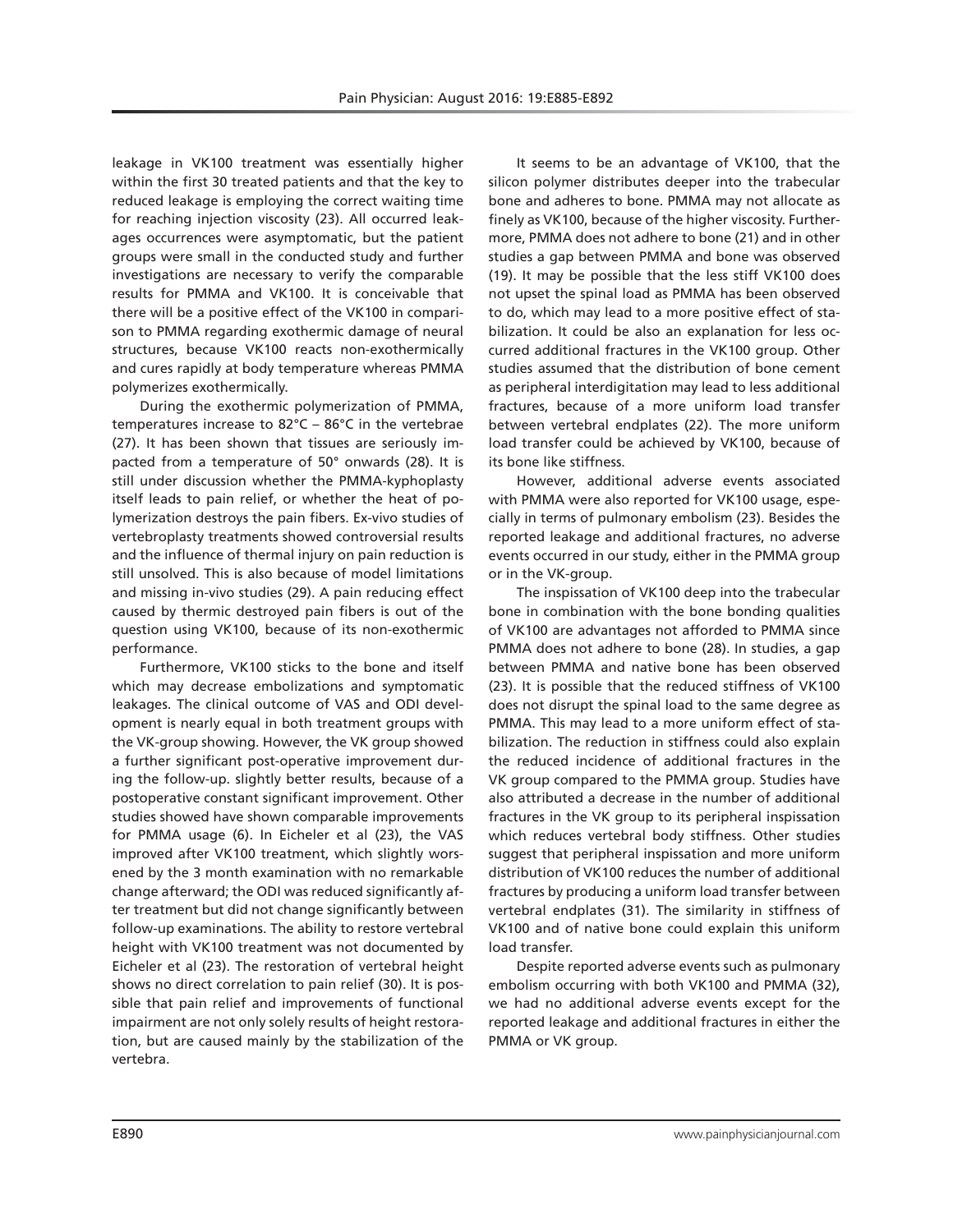#### **CONCLUSION**

The study results demonstrate indicate that the use of VK100 leads to a clinical outcome of reduction in VAS and ODI comparable to or slightly better to than PMMA usage, probably with minor additional fracture occurrence. Both treatments lead to significantly improved vertebral heights. However height restoration of VK100 is not satisfactory when compared to PMMA usage after 12 months. The VK group showed a worse height restoration, but a more stable height over the follow-up period. To address the augmentation success further, it would be necessary to study a larger patient group over a longer study period and to assess additional parameters such as bone density and injected amount of filling material.

#### **REFERENCES**

- Kanis JA, Pitt FA. Epidemiology of osteoporosis. *Bone* 2005; 13:7-15.
- Garfin SR, Yuan HA, Reiley MA. New technologies in spine: Kyphoplasty and vertebroplasty for the treatment of painful osteoporotic compression fractures. *Spine* 2001; 26:1511-1515.
- 3. Bornemann R, Hanna M, Kabir K, Goost H, Wirtz DC, Pflugmacher R. Continuing conservative care versus crossover to radiofrequency kyphoplasty: A comparative effectiveness study on the treatment of vertebral body fractures. *Eur Spine J* 2012; 21:930-936.
- 4. Robinson Y, Heyde CE, Försth P, Olerud C. Kyphoplasty in osteoporotic vertebral compression fractures – guidelines and technical considerations. *J Orthop Surg Res* 2011; 6:43.
- 5. Hulme PA, Krebs J, Ferguson SJ, Berlemann U. Vertebroplasty and kyphoplasty: A systematic review of 69 clinical studies. *Spine (Phila Pa 1976)* 2006; 31:1983-2001.
- 6. Papanastassiou ID, Phillips FM, Meirhaeghe JV, Berenson JR, Anderson GBR, Chung G, Small BJ, Aghayev K, Vrionis FD. Comparing effects of kyphoplasty, vertebroplasty, and non-surgical management in a systematic review of randomized and non-randomized controlled studies. *Eur Spine J* 2012; 21:1826-1843.
- Bornemann R, Koch EMW, Wollny M, Pflugmacher R. Treatment options for vertebral fractures an overview of different philosophies and techniques for vertebral augmentation. *Ejost* 2014; 24:131-143.
- Alexandru D, So W. Evaluation and management of vertebral compression fractures. *Perm J* 2012; 16:46-51.
- 9. Ruiz Santiago F, Santiago Chinchilla A, Guzmán Álvarez L, Pérez Abela AL, Cas-

tellano García Mdel M, Pajares López M. Comparative review of vertebroplasty and kyphoplasty. *World J Radiol* 2014; 6:329-343.

- 10. Burton AW, Rhines LD, Mendel E. Vertebroplasty and kyphoplasty: A comprehensive review. *Neurosurg Focus* 2005; 18:E1.
- 11. Robinson Y, Tschöke SK, Stahel PF, Kayser R, Heyde CE. Complications and safety aspects of kyphoplasty for osteoporotic vertebral fractures: A prospective follow-up study in 102 consecutive patients. *Patient Saf Surg* 2008; 2:2.
- 12. Komemushi A, Tanigawa N, Kariya S, Kojima H, Shomura Y, Komemushi S, Sawada S. Percutaneous vertebroplasty for osteoporotic compression fracture: Multivariate study of predictors of new vertebral body fracture. *Cardiovasc Intervent Radiol* 2006; 29:580-585.
- 13. Zou J, Mei X, Zhu X, Shi Q, Yang H. The long-term incidence of subsequent vertebral body fracture after vertebral augmentation therapy: A systematic review and meta-analysis. *Pain Physician* 2012; 15:E515-E522.
- 14. Lador R, Liberman S, Ben-Galim P, Dreinagel N, Reitman CA, Hipp JA. A cadaver study to vertebral augmentation with high-viscosity cement to augmentation with conventional lower-viscosity cement. *J Spinal Disord Tech* 2013; 26:68-73.
- 15. Hoppe S, Wangler S, Aghayev E, Gantenbein B, Boger A, Benneker LM. Reduction of cement leakage by sequential PMMA application in a vertebroplasty model. *Eur Spine J* 2015; (EPub ahead of Print).
- 16. Elgeti FA, Marnitz T, Kröncke TJ, Gebauer B. DFine Radiofrequenzkyphoplastie (RFK) – Kyphoplastie mit ultrahochviskösem Zement. *Rofo* 2010; 182:803-805.
- 17. Georgy BA. Comparison between radiofrequency targeted vertebral augmentation and balloon kyphoplasty in the treatment of vertebral compression fractures: Adressing factors that affect extravasation and distribution. *Pain Physician* 2013; 16:E513-E518
- 18. Otten LA, Bornemann R, Jansen TR, Kabir K, Pennekamp PH, Wirtz DC, Stuwe B, Pflugmacher R. Comparison of balloon kyphoplasty with the new KIVA® VCF system for the treatment of vertebral compression fractures. *Pain Physician* 2013; 16:E505-E512.
- 19. Ambard AJ, Mueninghoff L. Calcium phosphate cement: Review of mechanical and biological properties. *Journal of Prosthodontics* 2006; 15: 321-328.
- 20. Zhou W, Xue Y, Ji X, Yin G, Zhang N, Ren Y. A novel injectable and degradable calcium phosphate/calcium sulfate bone cement. *African Journal of Biotechnology* 2011; 10:19449-19457.
- 21. Giannitsios D, Ferguson S, Heini P, Baroud G, Steffen T. High cement viscosity reduces leakage risk in vertebroplasty. *European Cells and Materials* 2005; 10:54.
- 22. Boger A, Wheeler KD, Schenk B, Heini PF. Clinical investigations of polymethylmethacrylate cement viscosity during vertebroplasty and related in vitro measurements. *Eur Spine J* 2009; 18:1272-1278.
- 23. Eichler MK, Göktas V, Hölper M, Joechel P. Clincal evaluation of elastoplasty, a percutaneous augmentation of vertebral compression fractures with an elastic silicon-based polymer. *J Spine Surg* 2013; 1:80-85.
- 24. Zhi L, Caifang N, Long C, Zhiyong S, Chao Y, Xin Z, Yanwei W. Kyphoplasty versus vertebroplasty for the treatment of malignant vertebral compression fractures caused by metastases: A ret-